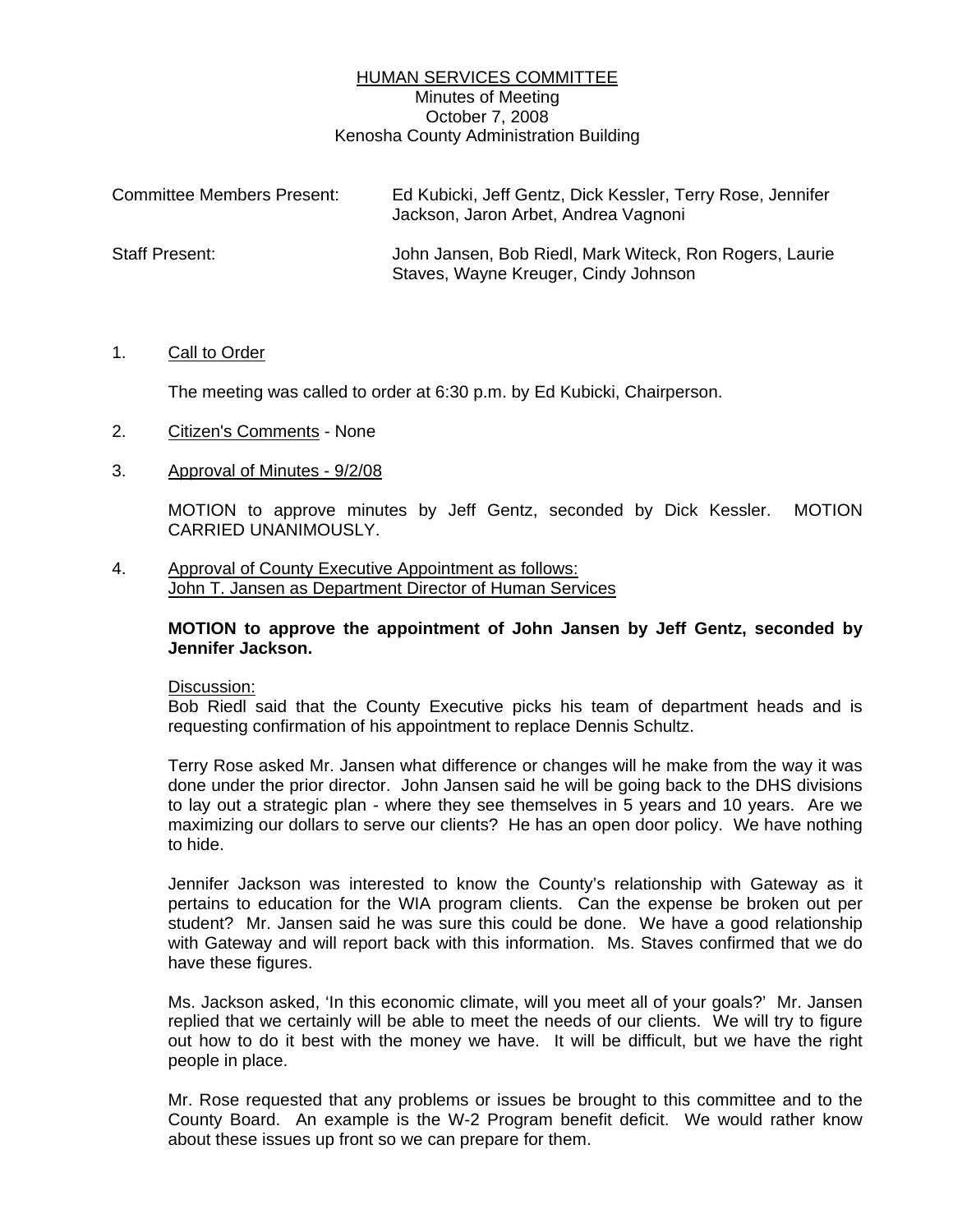Dick Kessler and Ed Kubicki said that Mr. Jansen has been doing a very good job as Interim Director.

**MOTION CARRIED UNANIMOUSLY**, with Andrea Vagnoni and Jaron Arbet also voting 'yes'.

Ronald L. Rogers as Division Director of Children and Family Services

## **MOTION to approve the appointment of Ron Rogers by Dick Kessler, seconded by Jeff Gentz.**

## Discussion:

 Mr. Rose asked if the higher crime rate is more serious that it used to be. Ron Rogers said that John Jansen pointed us in the right direction. To deal with the increased delinquent children, we are trying to get more creative with our gang prevention activities. We are trying to keep our community safe, trying new initiatives. We initiated the Court Pilot Program where kids and parents are consolidated under one judge for all cases. Judge Wilk has agreed to continue that program. We are trying to form more of a team to turn kids around.

 Mr. Rogers said that the collaborative spirit in Kenosha among non-profit agencies is better than none. They work toward what is best for the child and family. There is a willingness to do what's necessary. He will keep that moving forward.

 Ms. Jackson asked about the caseload sizes. Mr. Rogers replied that workers in Juvenile Court Services each have 30 - 40 cases, and Child Welfare workers have 18 - 20. Child Protective Services fluctuates. It could be 12-15, or 2-3, and then right back up there. We don't have much worker turnover. We pay well and they stay. Other counties are turning over 45% - 50% per year. We don't have anything like that. Most of our workers have been here 6 years or longer, and some have been here over 20 years. A couple of workers have left to raise their family.

**MOTION CARRIED UNANIMOUSLY**, with Andrea Vagnoni and Jaron Arbet also voting 'yes'.

### Mark J. Witeck, M.D. as Kenosha County Medical Examiner

### **MOTION to approve the appointment of Mark Witeck by Jeff Gentz, seconded by Terry Rose.**

### Discussion:

Mr. Rose said that Dr. Witeck did a very good job when he was the Medical Examiner for Kenosha County before. He has no questions.

 Jeff Gentz asked if Dr. Witeck foresaw any problems with the layout of the hospital building for the morgue. Dr. Witeck replied that he actually did not have much choice in the move. There are some problems arising. Funeral directors need to get the bodies there, and if we are out on a call that will be difficult to arrange. We are not in the hospital yet. Everything is supposed to be done next week. We have a staff of 3 full-time and 6 part-time. I don't know who negotiated with the hospital. We are moving our equipment to the hospital now. It's hard at this point to know what problems might arise.

 Mr. Gentz requested that Dr. Witeck return when he is settled in at the hospital and let us know how it's going. Dr. Witeck said he'll probably return in 2 months.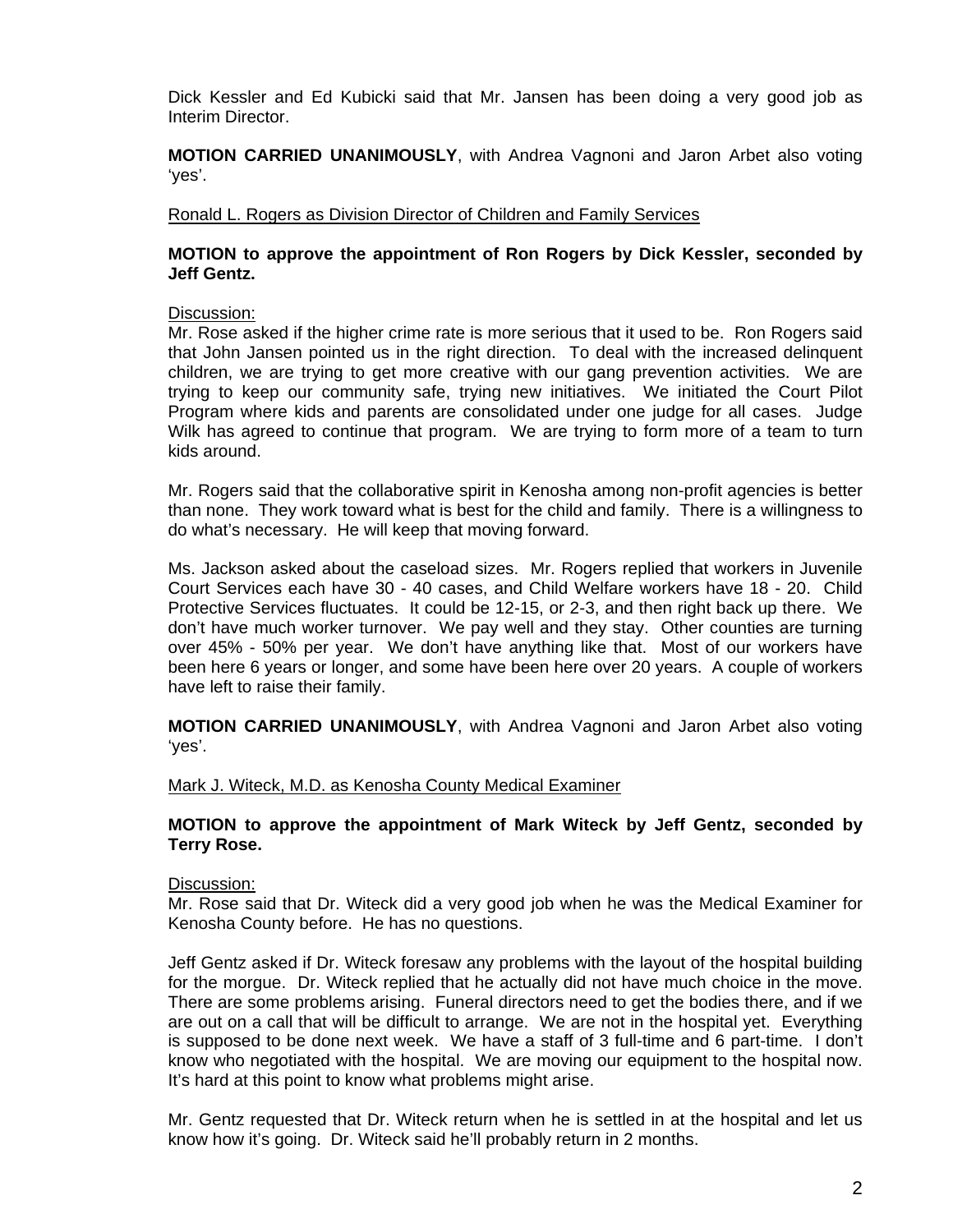Bob Riedl added that Brown County has the same set-up that we will have at Kenosha Hospital, and they have offered to come down and help us with this.

 Ms. Jackson requested that when Dr. Witeck comes back that he tell us how his response times are working out. A family down the street from her said the Medical Examiner's office was more than caring and had good things to say about Dr. Witeck.

**MOTION CARRIED UNANIMOUSLY**, with Andrea Vagnoni and Jaron Arbet also voting 'yes'.

5. Health: Resolution Adjusting the 2008 Budget to Reflect the Award of the Forensic Scientific Improvement Grant

# **MOTION to approve by Jeff Gentz, seconded by Dick Kessler.**

### Discussion:

 Wayne Kreuger, Fiscal Manager of the Health Division, explained that they received grant funding in the amount of \$95,000 from the National Institute of Justice. They had received this same grant 2 years ago and have received it again. This amount will be split between the Medical Examiner's office (\$46.415), Kenosha Police Dept. (\$16,325) and Health Division (\$32,260). This involves a great deal of training to utilize the equipment we have. Part of this funding will be used to develop a data management system for the Medical Examiner's office to improve quality of statistics and tracking, which is all done manually now.

**MOTION CARRIED UNANIMOUSLY**, with Andrea Vagnoni and Jaron Arbet also voting 'yes'.

# 6. Pre-Natal Health Care Update

 John Jansen distributed a summary handout that was e-mailed to him today by Jason Helgerson at the State. This lists by dates the actions taken by the State. On 7/25, they held a meeting and agreed to look into Dr. Zelko's caseload. At a town hall meeting held by Secretary Timberlake on 8/1, it was brought up. On 9/5, the 2 hospitals were brought together for a meeting and both acknowledged that Dr. Zelko had a large percentage of the MA deliveries. On 9/25, a phone conference was held. They will convene again in October to discuss further. Mr. Helgerson has been overseeing this concern through his Madison. The State is working on this issue with the hospitals and will include us when they need us.

 Cindy Johnson, Health Division Nursing Director, stated that WIC provides referrals to Health. We have received 740 referrals, and over 100 people have been in our Pre-Natal Program. We help women access a doctor. The State is looking at streamlining the process so women can see a doctor faster. The State is also looking at putting an HMO enrollment specialist in Kenosha to intervene.

Mr. Gentz asked Mr. Jansen to keep this committee updated on this issue.

# 7. Such Other Business as Authorized by Law - None